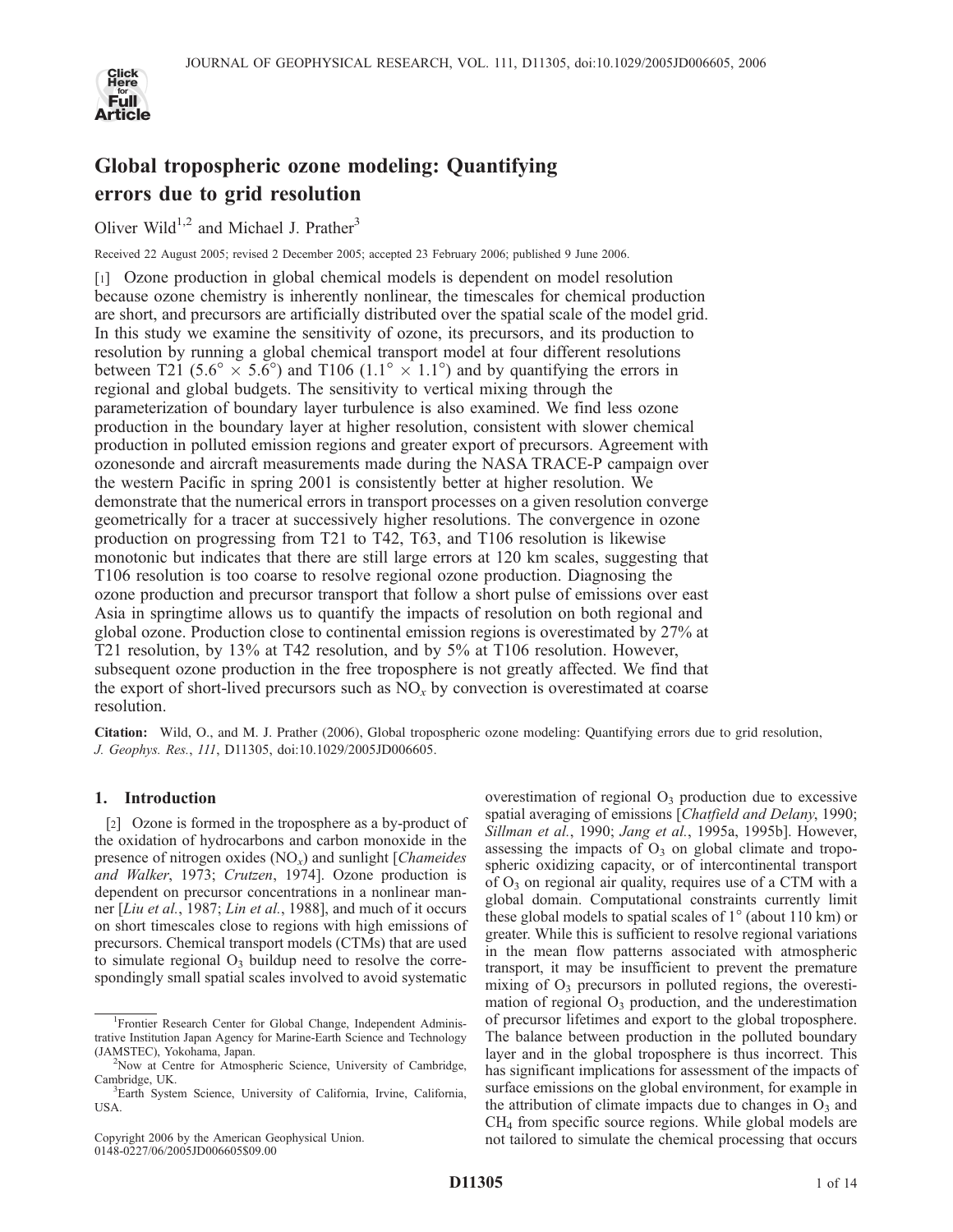during the mix-down of concentrated plumes associated with urban and industrial sources, the magnitude of the errors involved must be assessed to correct for the bias in simulation of  $O_3$  on regional and global scales.

[3] In this paper we explore systematically the sensitivity of modeled  $O_3$  production to horizontal resolution with a sequence of four nested model resolutions, and investigate whether it starts to converge over the resolutions currently employed by global CTM and climate models. Studies including subgrid scale parameterizations of urban chemistry in regional and zonally averaged global models have demonstrated that calculated  $O_3$  production is lower when the separation between polluted and rural environments is better resolved [Sillman et al., 1990; Jacob et al., 1993; Mayer et al., 2000]. We demonstrate convergence for a passive tracer, and then investigate the extent of convergence with full chemistry. Convergence would allow an estimate of the error in  $O_3$  production at a given resolution, while a lack of convergence may suggest that production close to source regions is occurring at temporal and spatial scales far smaller than those resolved at the highest resolutions used here. Recent studies running global CTMs at different resolutions have confirmed the lower  $O_3$  production at higher resolution [Kentarchos et al., 2001; von Kuhlmann et al., 2003; Wild et al., 2004; Esler et al., 2004; Park et al., 2004; Krol et al., 2005], but in many of these studies the simulations at different resolutions are not directly comparable. Moreover, in comparing only two resolutions they are unable to demonstrate a systematic convergence with resolution or to quantify the errors in  $O_3$  production.

[4] Testing the quality of model simulations is difficult as O3 production cannot be measured directly. Climatological comparisons with monthly mean  $O_3$  measurements from sonde, surface and aircraft platforms are commonly used to evaluate global CTMs [e.g., Houweling et al., 1998; Wang et al., 1998; Horowitz et al., 2003; von Kuhlmann et al., 2003; Wild et al., 2003; Hauglustaine et al., 2004] but provide only a rough indication that the seasonal behavior of  $O_3$  is appropriately modeled. Case-by-case comparisons under the correct meteorological conditions provide more information on how well stratospheric intrusions or continental plumes are captured [e.g., Roelofs et al., 2003; Wild et al., 2003], but are sensitive to the simulation of meteorological features [e.g., Kiley et al., 2003] and do not constitute a critical test of the simulated time scales for  $O<sub>3</sub>$  formation.

[5] To provide a regional focus for this study we consider O3 production from east Asian sources in springtime. Rapid industrial and economic development in this region make it increasingly important as a source of  $O_3$  to the global troposphere [Berntsen et al., 1996; Carmichael et al., 1998; Jaffe et al., 1999]. In addition, measurements made during the NASA Transport and Chemical Evolution over the Pacific (TRACE-P) measurement campaign held in spring 2001 [Jacob et al., 2003] provide an extensive sampling of the chemical composition of Asian outflow and allow a detailed assessment of model performance for a wide range of chemical species.

[6] We describe the model approach taken in section 2. In section 3 we demonstrate convergence for a passive tracer with increasing resolution. In section 4 we consider full chemistry, and evaluate the changes in regional  $O<sub>3</sub>$  production over east Asia with increasing resolution, comparing the simulations against measurements made during the TRACE-P campaign. The impacts on  $O_3$  abundance and production on a global scale are described in section 5. In section 6 we describe the  $O_3$  response to regional emissions, exploring the balance between regional and global production for east Asian emissions. We investigate convergence in the  $O_3$  budget and quantify the errors due to horizontal resolution in section 7. Conclusions are presented in section 8.

## 2. Model Approach

[7] This study uses the Frontier Research System for Global Change (FRSGC) version of the University of California, Irvine (UCI) global chemical transport model (CTM) described by Wild and Prather [2000]. The model is driven by 3-hour meteorological fields generated with the European Centre for Medium-Range Weather Forecasts (ECMWF) Integrated Forecast System (IFS) at a spectral resolution of T159 with 40 eta-levels in the vertical. These fields have been used at T21 (5.6°  $\times$ 5.6°) and T63 ( $1.9^\circ \times 1.9^\circ$ ) resolution with 37 vertical levels in previous studies, [Wild et al., 2003, 2004; Hsu *et al.*, 2004] and are also used here at T42 (2.8°  $\times$  2.8°) and T106 (1.1°  $\times$  1.1°) resolution. The different resolutions are run from the same T159 fields so that the dynamics are continuous from T21 to T106. The notable strengths of these pieced-forecast fields over other analysis products available include their dynamical self-consistency, the use of integrated or averaged quantities, the range of diagnostics included, the longer spin-up to reduce analysis noise, and the 3-hour temporal resolution.

[8] The performance of the model in simulating the observed distribution and variability of  $O_3$  and its precursors over east Asia has been presented in earlier studies [*Wild et al.*, 2003, 2004]. A number of small changes have been made for the present studies, including revising the dry deposition scheme to follow that of Wesely [1989], and standardizing the emissions from biomass burning and lightning sources such that the magnitude and distribution of sources remains independent of model resolution. Lightning emissions of  $NO<sub>x</sub>$  are based on diagnosed convective mass fluxes at T106 resolution, following Allen and Pickering [2002], the vertical distribution of the source is now based on observed profiles [*Pickering et al.*, 1998], and total emissions are normalized to 5  $Tg(N)/yr$ . For boundary layer mixing, the previous versions of the CTM applied a simple, hourly bulk-mixing of tracers from the surface to the diagnosed mixing height. This has been replaced with a nonlocal K-profile treatment of boundary layer turbulence [Holtslag and Boville, 1993] based on the surface energy fluxes generated by the IFS model. At T106 resolution the standard  $1^\circ \times 1^\circ$  surface emissions data are inadequate for resolving the heterogeneity of emissions, and anthropogenic emissions of  $NO<sub>x</sub>$ , CO and NMHC over east Asia are supplied at  $0.5^{\circ} \times 0.5^{\circ}$  resolution regridded from updated data sets described by Streets et al. [2003] (J.-H. Woo, personal communication, 2003). This additional resolution also benefits lower-resolution runs, where information on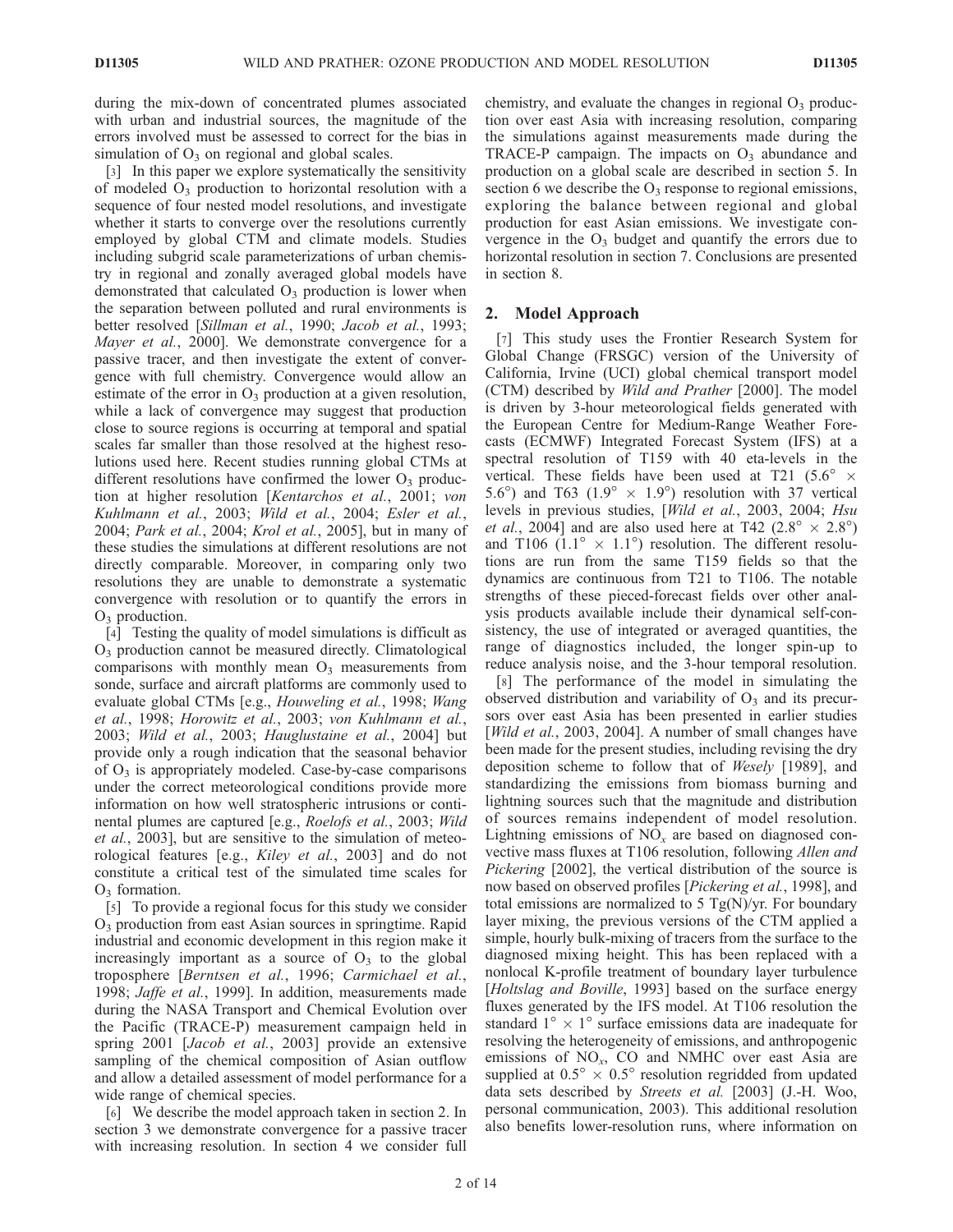the subgrid scale variation in emissions is used by the second-order moment advection scheme [*Prather*, 1986].

[9] Compared with the previously published studies, the effect of these changes is relatively small: surface  $O_3$  at high latitudes is lower because of greater deposition,  $O_3$  levels in the tropical upper troposphere are larger because of a greater proportion of lightning  $NO<sub>x</sub>$  emissions at high altitude, and CO is higher because of a 20% increase in east Asian industrial CO emissions in the updated emissions data set. Each of these changes brings simulated trace gas concentrations into closer agreement with TRACE-P measurements.

[10] The impact of aerosol particles on photochemistry was not included in previous studies using the FRSGC/ UCI CTM. Aerosols may influence  $O_3$  production by absorption and scattering of sunlight [Martin et al., 2003; Bian et al., 2003] and by providing surfaces on which heterogeneous reactions can occur [Jacob, 2000]. The deserts and industrial regions of China are a large source of aerosol in springtime [e.g., Duce et al., 1980], and this is known to influence regional  $O_3$  production at this time of year [Tang et al., 2003]. To include the impacts of aerosols we apply monthly mean aerosol optical depth distributions for 2001 from the Moderate Resolution Imaging Spectroradiometer (MODIS) instrument on the Terra satellite (data available from http://modis-atmos. gsfc.nasa.gov). These optical depths are apportioned between different aerosol types (sulphate, soil dust, carbonaceous aerosols and sea salt) on the basis of model-derived monthly climatologies [Tegen et al., 1997], and photolysis rates are calculated online in the CTM using Fast-J [Wild et al., 2000]. This method neglects the day-to-day variability in aerosol distributions, but includes the colocation of industrial aerosols and  $O<sub>3</sub>$ precursors to the extent that the MODIS climatology does.

[11] The standard model simulations performed here at four different resolutions apply the K-profile boundary layer mixing and do not use the optional aerosol climatology. These simulations are repeated, firstly with a 1-hour mixed boundary layer as used in earlier studies, and then separately with the impacts of aerosol on photolysis included. The thorough vertical mixing of surface pollutants throughout the boundary layer on a 1-hour timescale has a comparable effect to the greater horizontal mixing implicit at coarser model resolution, and leads to a similar overestimation of  $O_3$  production. In contrast, the modification of photolysis rates due to the presence of aerosol particles generally reduces production in polluted boundary layers, altering the chemical time scales and thus the magnitude and location of production. These alternative model formulations allow the sensitivity of the convergence in  $O_3$  production with resolution to be examined. Errors in  $O_3$  production with resolution are generally referenced to the standard T42 simulation as this is typical of current high-resolution global CTMs.

[12] We first look at the resolution error and its convergence for transport processes alone using a simple, conserved tracer. The effects of resolution and mixing on  $O_3$ photochemistry are then explored using two different diagnostic approaches. We first compare net and gross production rates over selected diagnostic regions to determine the regional and global sensitivity of production and the impacts of resolution and mixing on the simulation of oxidation processes. We then investigate the impacts of this on  $O_3$  production from sources over a single emission region by applying a small perturbation to emissions and following the response of  $O_3$  and its precursors over the subsequent weeks. This allows a clear assessment of impacts on the location and evolution of  $O<sub>3</sub>$  production and thus on the biases due to resolution that may be expected in studies of the long-range transport of  $O_3$  or of its source attribution.

## 3. Convergence of Tracer Transport With Increasing Resolution

[13] The errors of a correctly formulated numerical model solved on a grid should be in proportion to the grid resolution (generically denoted here as  $h$ ). As the grid step  $h$  becomes smaller, the numerical solution converges to the correct answer. We test this convergence in CTMs with the simplified case of transport of a conserved tracer. This test case is derived from studies with the NASA Global Modeling Initiative (GMI), which has developed a modular CTM on a fast computing platform for critical evaluation of different model components [Douglass et al., 1999; Rotman et al., 2001; Kinnison et al., 2001] and for scientific assessments (e.g., aviation impacts, greenhouse gases). One of the GMI tests involved identical simulations with both GMI and UCI CTMs using the same meteorological fields (from the Goddard Institute for Space Studies GISS-II' model at  $4^\circ$  latitude by  $5^\circ$  longitude resolution with 23 layers [Rind et al., 1998]), boundary conditions (fossil fuel  $CO<sub>2</sub>$  emissions [Brenkert, 1998]) and chemistry (none). The differences in these ''identical'' simulations were large, even in comparison with the full range of different models in TransCom3 [Gurney et al., 2003]. This highlights the fact that the modeling community has not quantified the numerical errors in transport algorithms and that these might be comparable to other major sources of error such as in the meteorological fields, emissions, or chemical mechanisms. Comparisons of different algorithms [e.g., *Hourdin and Armengaud*, 1999] have largely focussed on balancing the requirements for computational efficiency and accuracy rather than on quantifying the errors involved. Thus we perform a series of CTM simulations at successively finer resolution to test for convergence in the simple case of 3-D transport by resolved winds, convection, and boundary layer mixing.

[14] We assume that the numerical error in the CTM transport algorithms (i.e., that due to solution on a finite grid) is proportional to some power of the grid size,  $h^N$ . Richardson extrapolation cannot be readily applied without knowing the order N, and we resort to Aitken's method that seeks geometric convergence of a series. As the grid size  $(h)$ is successively halved  $(h/2, h/4, h/8,...)$ , we generate a sequence of results:  $C(h)$ ,  $C(h/2)$ ,  $C(h/4)$ , and  $C(h/8)$ . In this case  $C(h)$  can be any diagnostic from the CTM simulation such as a surface abundance, a flux into the stratosphere, etc. We assume that the sequence of successive corrections generated by doubling will converge geometrically, with the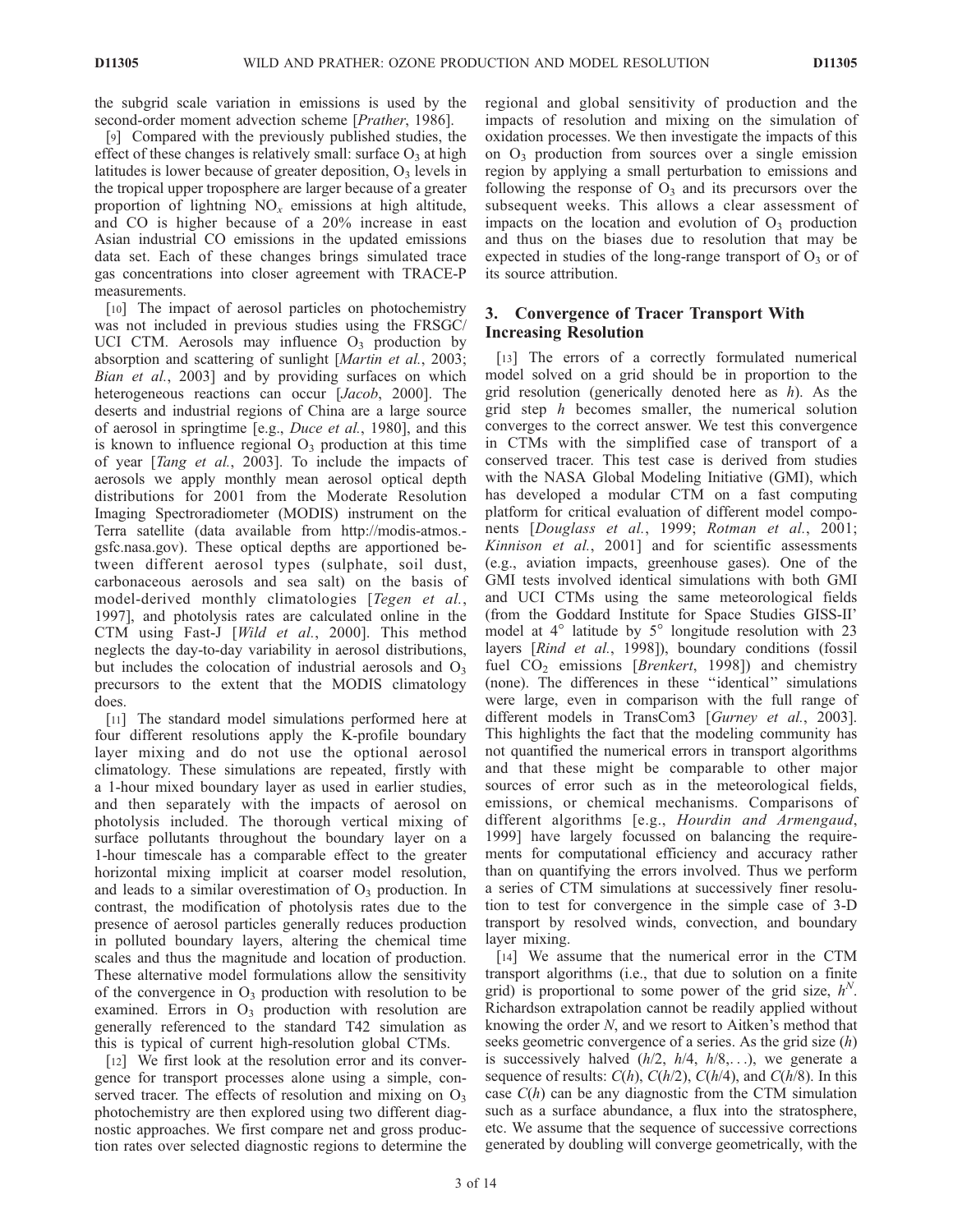ratio of successive corrections being the convergence factor, k.

$$
C(h_0) = C(h) + (C(h/2) - C(h)) + (C(h/4) - C(h/2))
$$
  
+ 
$$
(C(h/8) - C(h/4)) + \dots
$$
  

$$
k = (C(h/4) - C(h/2))/(C(h/2) - C(h))
$$
  
= 
$$
(C(h/8) - C(h/4))/(C(h/4) - C(h/2)) < 1
$$
  

$$
C(h_0) = C(h) + (C(h/2) - C(h))(1 + k + k^2 + k^3 + \dots)
$$
  
= 
$$
C(h) + (C(h/2) - C(h))/(1 - k)
$$

[15] Thus all that is needed to calculate the converged answer, and hence the numerical error, is one additional doubled resolution simulation and the value of  $k$ . This particularly extensive computation allows us to check if the value of  $k$  is a global number and if indeed the CTM is geometrically converging by comparing successively calculated  $k$ 's.

$$
k_{124} = (C(h/4) - C(h/2))/(C(h/2) - C(h))
$$
  

$$
k_{248} = (C(h/8) - C(h/4))/(C(h/4) - C(h/2))
$$

[16] The CTM was recoded to allow successive doubling of resolution. The original grid,  $72 \times 46 \times 23$  (designated G1), was doubled to  $144 \times 90 \times 46$  (G2),  $288 \times 178 \times 92$ (G4), and  $576 \times 354 \times 184$  (G8). For each successive doubling, the time step (an automatically computed Courant-Friedrichs-Lewy (CFL) limit) typically halves, although we maintain the original  $2^\circ$  pie-shaped polar cap boxes to avoid CFL conflicts. The computational cost of the G8 run is 4096 times that of the G1 run. The wind fields, convective fluxes (updrafts, downdrafts, entrainment and detrainment), boundary layer mixing, and emissions are defined on the G1 grid, and successive doubling merely divides the quantities into the exactly nested, higher-resolution grid. No additional information is added, and thus these quantities are not better resolved at G8 than at G1. Surface abundances averaged over year 10 of the fossil fuel  $CO<sub>2</sub>$  simulation with the standard CTM (G1) are plotted in Figure 1, where the 72  $\times$  46 grid is explicitly shown. CO<sub>2</sub> has accumulated over 10 years and the peak abundances over the northern continental sources reach 37.2 ppm, while the more uniform southern hemisphere has minima of about 25.8 ppm. The difference in surface  $CO<sub>2</sub>$  between the first doubled resolution (G2) and the G1 simulation is shown in Figure 1b. In the G2 simulation, the 8 equal-mass grid boxes that are nested inside the original G1 box are averaged to generate the result on the standard G1 grid. The change in annual-average surface  $CO<sub>2</sub>$  with doubling is noticeable, ranging from  $-0.03$  to  $+0.14$  ppm, and occurs typically in regions with large gradients.

[17] A 10-year simulation at G8 is difficult, and thus we examine the convergence properties with a shorter run initialized on 1 July with zero  $CO<sub>2</sub>$  everywhere and run for 75 days until 14 September. Comparisons are done with a snapshot of the surface  $CO<sub>2</sub>$  abundance, which is far more variable than the annual average fields in Figure 1. The two geometric convergence factors,  $k_{124}$  and  $k_{248}$ , are calculated for each surface grid square. Values are plotted in Figure 2 only where the first correction (i.e., G2-G1 for  $k_{124}$ ) exceeds

0.04 ppm, a necessary condition to avoid spurious  $k$ 's. For  $k_{124}$  there are several negative values, implying that geometric convergence has not yet begun in these regions. The average of the plotted  $k_{124}$  is 0.464 with an rms variance of 0.17. For  $k_{248}$  there are few negative values, the mean of 0.458 is unchanged, but the rms is reduced substantially to 0.06. Thus it appears reasonable in this case to select a universal geometric convergence factor of  $k = 0.46$  and apply it to the G2-G1, or at least the G4-G2 differences. The total error in the G2 simulation can be estimated as  $0.85 \times$ (G2-G1), and one can show that the error goes as  $h^{1.12}$ . An alternative approach to Aitken's method would be to plot the values  $C(h)$  as a function of the different step sizes h and look for a Richardson-type behavior,  $C(h) = C(h_0) + A h^N$ . This is done for the more complex, full chemistry simulations in this paper, where a doubled resolution sequence is not possible.

[18] We have computed the numerical error associated with solving the tracer transport equations on a finite grid and have demonstrated its geometric convergence. If this convergence is typical of chemical tracers and of other CTMs, then a straightforward method of correcting this error with a single, doubled resolution run is possible. What remains to test is that other CTMs, including GMI, converge to the same answer in this test case. If they do not, it means that one or both of the tracer transport algorithms is incorrectly formulated on the grid. This type of error, however, is only one of many that CTMs must quantify; in particular, it does not address whether transport processes not resolved on the original grid (such as the fixed grid G1 used here) will change net transport. The rest of this study includes these effects, whereby a smaller grid size brings increasingly resolved structures in meteorology, emissions, and chemistry.

#### 4. Ozone Production Over East Asia

[19] To investigate the impacts of model resolution on chemical tracers, we first examine boundary layer production of  $O_3$  in springtime over continental east Asia (22–  $45^{\circ}$ N,  $98-126^{\circ}$ E). Figure 3 highlights the location of the main precursor sources over this region at the highest model resolution used in these studies (T106). It also shows the ozonesonde launch sites and aircraft flight tracks from the TRACE-P campaign in spring 2001, and these measurement data provide a valuable standard against which the CTM results can be tested. The mean net production below 750 hPa in March and April 2001 is shown in Figure 4 at four different model resolutions using the same precursor emissions. In the standard model configuration, there is a 7% reduction in net regional production between  $T21 (5.6^{\circ})$ and T106  $(1.1^{\circ})$  resolution. The 10% decrease in gross production is partly offset by a decrease in destruction. This change is controlled principally by the effects of reduced horizontal averaging on chemical production and by averaging of the horizontal and vertical transport fluxes into and out of the region, and is similar in magnitude to that seen in previous studies [e.g., Kentarchos et al., 2001; Esler et al., 2004; Wild et al., 2004].

[20] At higher resolutions as the spatial scales approach those critical for  $O_3$  production, the simulated production should converge on a value representative of the region.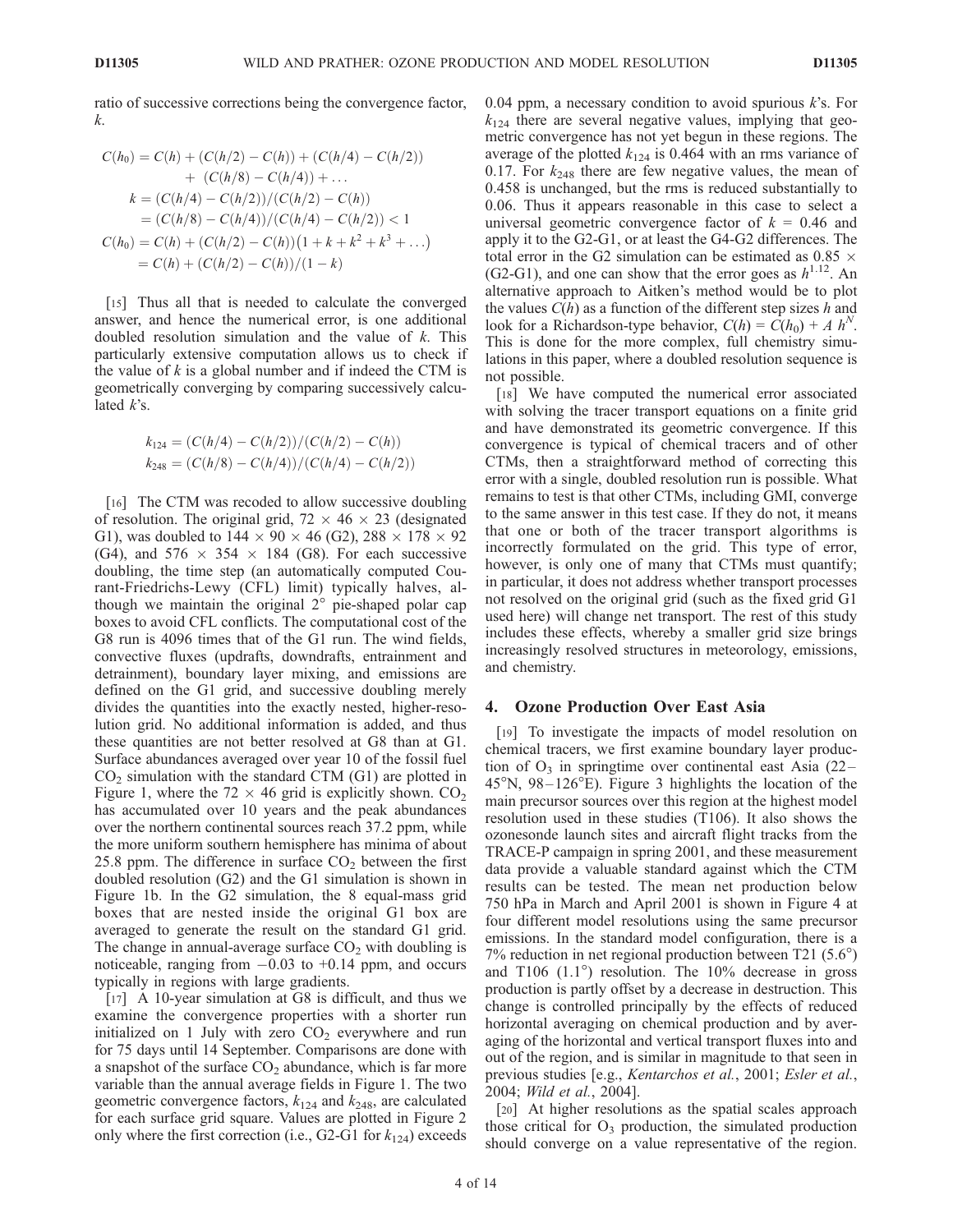

Figure 1. (a) Surface  $CO<sub>2</sub>$  abundances (ppm) averaged over year 10 of fossil fuel emissions (1995 pattern, 2.92 ppm/yr) with zero initialization. (b) Difference in surface  $CO_2$  abundances (ppm), doubled resolution CTM $(h/2)$  minus standard resolution CTM $(h)$ , for the year 10 average.

This convergence will not include the effects of plume processes operating at small scales, which are not included in the model, but should capture the larger-scale processing appropriate to the 50-km scale of precursor emissions used here. Figure 4 shows that there is a slow convergence with resolution that is almost linear with the horizontal grid resolution. This suggests errors in net production of about 4% at T42 and almost 9% at T21. However, even at T106 the spatial scales remain larger than are required for appropriate simulation of regional  $O<sub>3</sub>$  production, and production is still overestimated by about 2%. A key question is what additional error due to even higher resolution structures would appear when we include the smallscale processing associated with urban plumes. Modeling studies of urban airsheds and polluted continental regions indicate that spatial scales of less than 20 km may be required to accurately model  $O_3$  production [Sillman et al., 1990; Jang et al., 1995a].

[21] The two alternative model formulations, (1) using a 1-hour mixed boundary layer and (2) including the effects of aerosol on photolysis rates, are also shown in Figure 4. These formulations demonstrate the robustness of the results for altered horizontal resolution, and allow the errors due to resolution to be compared with those due to other model treatments. More efficient boundary layer mixing gives 5% greater net regional production than the standard case because of the more rapid distribution of surface emissions through the boundary layer. Inclusion of aerosols gives a 10% reduction in net regional production, as sunlight in the boundary layer is attenuated and  $O<sub>3</sub>$  production is consequently reduced. However, the convergence of the regional net  $O_3$  production with increasing resolution is the same for these two cases as for the standard model formulation.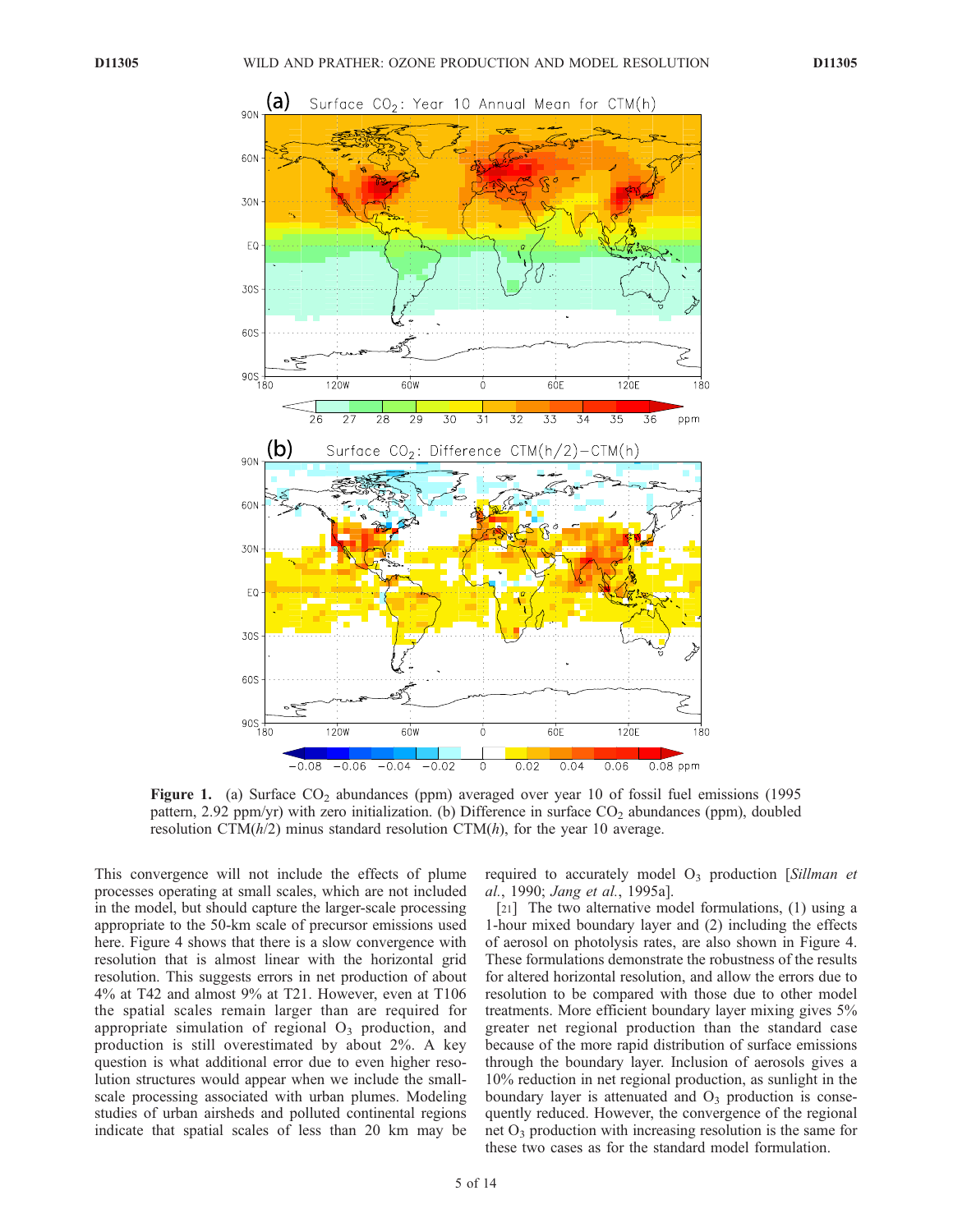

Figure 2. Convergence factors, k, for the  $1-2-4$  and  $2-4-8$  sequences of doubled resolution CTM runs (initialized 1 July and run with fossil fuel  $CO<sub>2</sub>$  until 14 September). *k* factors are calculated from instantaneous surface  $CO_2$  abundances, f, as  $(f_4-f_2)/(f_2-f_1)$  and  $(f_8-f_4)/(f_4-f_2)$  respectively, and are plotted only where the first correction of the sequence,  $f_2-f_1$  or  $f_4-f_2$ , exceeds 0.04 ppm.



Figure 3. Surface NO<sub>x</sub> emissions (in  $\mu$ g m<sup>-2</sup> yr<sup>-1</sup>) in March 2001 at T106 resolution (1.1° × 1.1°) based on *Streets et al.* [2003]. The flight tracks of the DC-8 and P-3B aircraft during the TRACE-P campaign and the location of ozonesonde stations are indicated along with the diagnostic region over east Asia used in the present studies. Sondes were launched from four sites over Japan (Sapporo, Tateno, Kagoshima and Naha) and from Cheju Island (Korea), Taiwan and Hong Kong.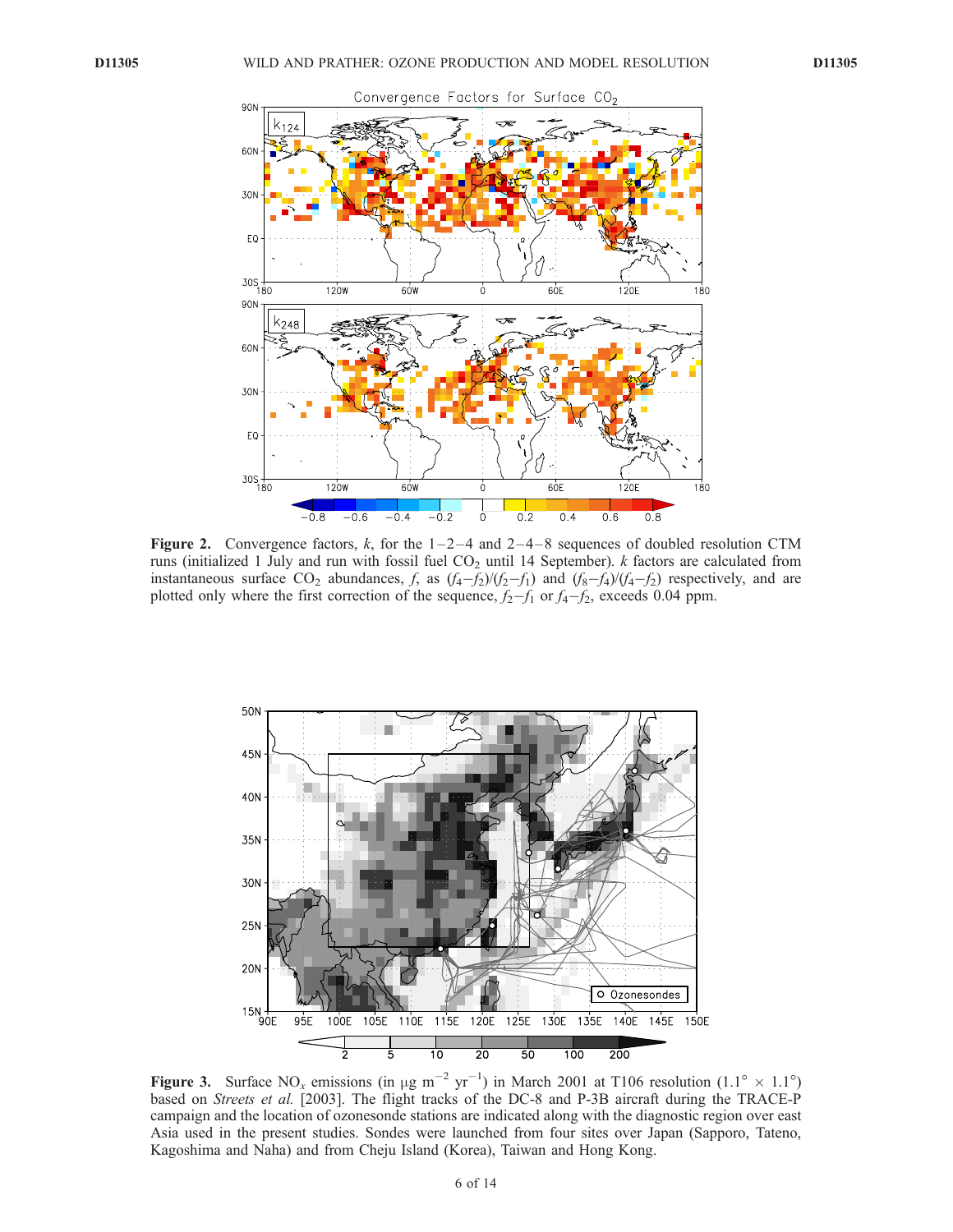

**Figure 4.** Boundary layer  $O_3$  production (surface to 750 hPa) over east Asia in March/April 2001.

[22] To what extent does increased model resolution affect the simulation of observations in or downwind of the region? Figure 5 shows a comparison with  $O_3$  in the boundary layer (below 800 hPa) at the seven sonde launch sites over the western Pacific shown in Figure 3 and at two additional locations at Hilo, Hawaii, and Trinidad Head, California. These include launch sites close to major source regions and at remote locations and thus provide a good test of a range of dilution and mixing conditions for  $O_3$ . Comparison statistics for the 137 sonde profiles available between February and April 2001 are shown for each CTM resolution in Table 1. Increased resolution typically leads to small increases in correlation coefficient, r, slopes closer to unity, and reduction in the mean and absolute bias, and thus to improvements by all measures. While this is encouraging, it should be noted that these improvements are not statistically significant at a 90% level (applying Student's t-test). Differences between the model and the measurements are dominated by other errors (in transport, emissions, chemical mechanism and simulation of dynamical features such as

plume lofting and boundary layer mixing depth) rather than by chemical nonlinearity on these scales. Systematic differences by location are revealed more clearly by comparing the T21 and T106 simulations shown in Figure 5. At Cheju Island, Korea (pluses), a relatively clean location sampling outflow from China, the mean bias is reduced from 6.9 to 1.5 ppb and the absolute bias from 12 to 4 ppb. Over Taiwan (triangles), the mean bias is reduced from 3.6 to  $-0.1$ , but the absolute bias is only reduced from 14 to 12 ppb, highlighting the sensitivity of this site to local sources. The sonde locations over Japan show modest improvements, but boundary layer  $O_3$  is still overestimated at these sites by an average of 14 ppb, suggesting that in addition to resolution issues there may be problems in the CTM with sources or sinks at higher latitudes. Despite the clear overall improvement at T106, in individual cases the comparison may be poorer than at T21, reflecting sampling issues and sensitivity to the location of meteorological features.

[23] Previous studies comparing FRSGC/UCI CTM simulations with TRACE-P aircraft measurements made during



**Figure 5.** Mean boundary layer  $O_3$  below 800 hPa from the FRSGC/UCI CTM against that from 137 ozonesondes over the North Pacific between February and April 2001 at (left) T21 and (right) T106 resolution.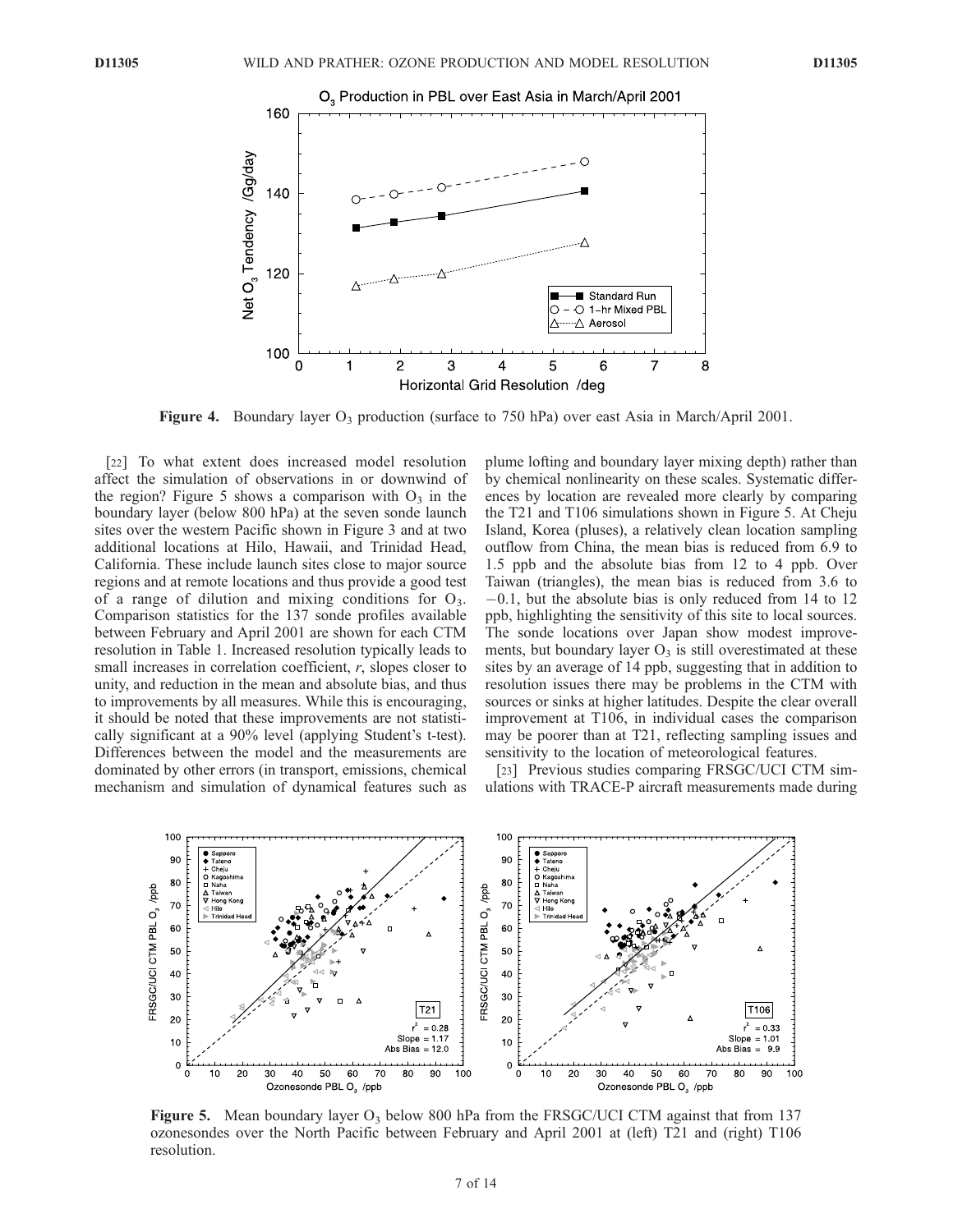Table 1. Correlation Coefficient  $(r)$ , Slope of Linear Regression and Mean and Absolute Biases Between Boundary Layer O<sub>3</sub> Below 800 hPa on Ozonesondes and in the FRSGC/UCI CTM for 9 Locations Around the North Pacific, February to April 2001<sup>a</sup>

|                  | r     | Slope | Mean Bias | Absolute Bias |
|------------------|-------|-------|-----------|---------------|
| T <sub>21</sub>  | 0.526 | 1.17  | 7.05      | 12.03         |
| T42              | 0.567 | 1.11  | 7.15      | 11.20         |
| T <sub>63</sub>  | 0.574 | 1.04  | 6.41      | 10.52         |
| T <sub>106</sub> | 0.578 | 0.01  | 5.95      | 9.87          |

a Biases are in ppb.

spring 2001 demonstrated that the geographical patterns of  $O<sub>3</sub>$  production were captured well, but noted a number of biases including overestimation of lower-tropospheric  $O_3$ and underestimation of  $NO<sub>x</sub>$  and  $O<sub>3</sub>$  production in the midtroposphere over the western Pacific [Wild et al., 2004]. Coarse resolution leading to excessive  $O_3$  production in source regions and reduced precursor export were speculated as one cause of these biases. To test this, we show the impact of resolution on the simulation of measurements made along the DC-8 and P-3B aircraft flight tracks in Figure 6. At most altitudes there is a consistent improvement in simulation of the statistical distributions of  $O_3$ ,  $NO<sub>x</sub>$ and CO measurements. However, significant discrepancies clearly remain, particularly for  $NO<sub>x</sub>$  in the midtroposphere

between 4 and 8 km, where the impacts of resolution appear small. The underestimation here may reflect omission of the impacts of heterogeneous chemistry on aerosol which may increase the ratio of  $NO_x$  to  $NO_y$  over the western Pacific in spring [Phadnis and Carmichael, 2000]. Although the means and medians both improve with resolution, the observed  $NO<sub>x</sub>$  and CO distributions are strongly skewed, with large differences between mean and median values and much higher 90th percentile abundances than modeled. Our inability to capture this behavior is as expected since we still cannot resolve pollution plumes at resolutions below 120 km.

[24] In Figure 6 we also compare CTM-calculated chemical tendencies for  $O_3$  along the aircraft flight tracks with those calculated using the Georgia Tech/NASA Langley photochemical steady state box model [Crawford et al., 1999] constrained by 1-min averaged precursor measurements (a spatial scale of about 14 km). Both formation and destruction terms closely match the in situ calculations at T106 resolution (120 km). However, underestimation of  $NO<sub>x</sub>$  levels at T106 leads to continued underestimation of O3 formation in the free troposphere in the CTM.

[25] The alternative model formulations have little effect on these comparisons with observations. Inclusion of aerosol leads to marginal improvements in the mean and absolute biases in boundary layer  $O<sub>3</sub>$  at all ozonesonde



Figure 6. TRACE-P aircraft measurement data over the western Pacific during spring 2001 compared with CTM data sampled along the flight tracks. Distributions over each 2-km altitude bin are given by the mean (circles), median (vertical bar), quartiles (defining box) and 10th/90th percentiles (horizontal lines). ''Observed'' chemical tendencies were derived with a photochemical steady state model driven by observational data.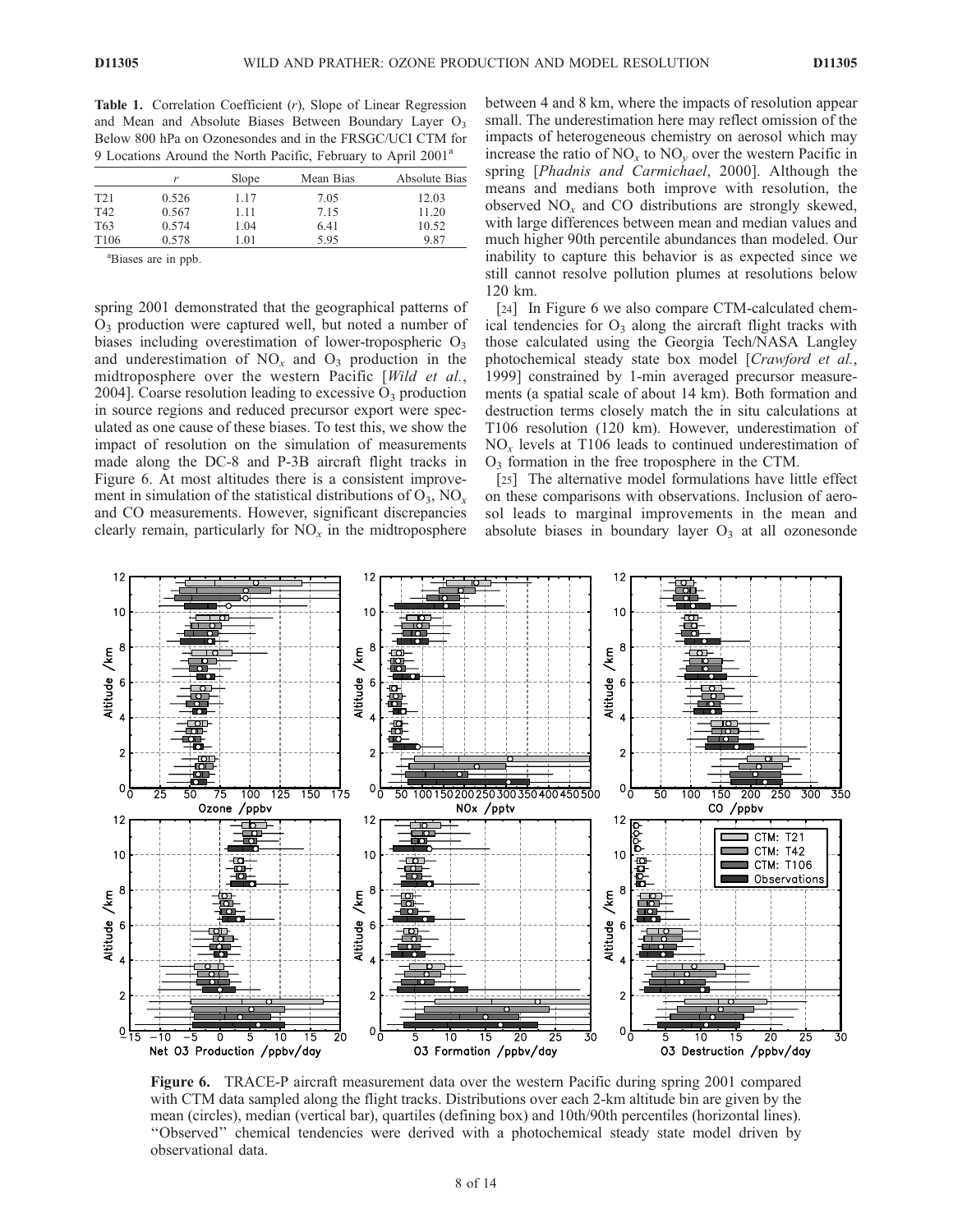|                                                   | T <sub>21</sub> | T42    | T63    | T <sub>106</sub> |
|---------------------------------------------------|-----------------|--------|--------|------------------|
| Mean $O_3$ burden, Tg                             | 294             | 284    | 278    | 275              |
| Gross production, Gg/day                          | 12.290          | 12,130 | 12,040 | 11,880           |
| Gross destruction, Gg/day                         | 12.120          | 11.650 | 11.450 | 11,290           |
| Net $O_3$ production, $Gg/day$                    | 169             | 480    | 594    | 583              |
| $O_3$ deposition, $Gg/day$                        | 2.090           | 2.210  | 2.250  | 2.300            |
| $O_3$ stratosphere/troposphere exchange, $Gg/day$ | 2,000           | 1.760  | 1.670  | 1.730            |
| $O_3$ chemical lifetime, $a$ days                 | 24.25           | 24.34  | 24.25  | 24.34            |
| CH <sub>4</sub> lifetime versus OH, years         | 8.06            | 8.32   | 8.44   | 8.57             |

Table 2. Global Oxidant Budgets for March/April 2001

<sup>a</sup>Lifetime defined as burden divided by gross destruction.

locations, but has very little effect on the flight track comparisons. Differences with the bulk-mixed boundary layer treatment are negligible.

### 5. Global Changes

[26] The global tropospheric  $O_3$  burden (Tg) and budget terms (Gg/day) averaged over March and April 2001 are given in Table 2 for the standard scenario, and the profiles of these terms are shown in Figure 7. The mean tropospheric  $O_3$  burden is 3% less at T106 than at T42, reflecting a 2% reduction in gross production together with an increase in deposition and a reduction in input from the stratosphere. The global gross  $O_3$  destruction scales with the burden, and the lifetimes defined from destruction are nearly constant from T21 to T106. The tracer tropopause is defined dynamically here using the 120 ppb isopleth of the Linoz tracer [McLinden et al., 2000], and influx from the stratosphere decreases dramatically (12%) from T21 to T42, but little from T42 to T106. It is likely that the sharply defined midlatitude tropopause jet structures in  $O<sub>3</sub>$ , common at this time of year [see Wild et al., 2003], are not resolved horizontally at T21 and thus are incorrectly mixed into the troposphere. Evidence for this is seen in Figure 7 where the  $O<sub>3</sub>$  abundances at T21 are anomalously high in the middle and upper troposphere relative to the other resolutions. Interestingly, surface deposition, which is comparable to the stratospheric source, becomes a more effective sink for  $O_3$  as resolution increases even though surface  $O_3$  levels change little. This reflects changes in geographic distribution, with higher  $O_3$  abundances, reduced chemical destruction and greater deposition in remote continental regions away from major emission sources. The chemical lifetime of  $CH<sub>4</sub>$  against OH destruction is 3% longer at T106 than T42, mirroring the  $3\%$  decrease in  $O_3$  burden, and suggests a reduced abundance of OH radicals and thus slower oxidation of other hydrogenated trace gases.

[27] The altitude profile of net  $O_3$  production (Figure 7b) is similar across all resolutions: net production is positive below 1 km altitude, net loss occurs from 1 to 6 km, and net production is positive again above 6 km. Gross production (Figure 7c) shows the uniform impact of increasing resolution from T21 to T106. Below 4 km, gross production decreases with resolution, and from 4 to 10 km, it increases. At lower resolution, gross  $O_3$  production is higher in the boundary layer because of the failure to resolve pollution plumes. In the midtroposphere, gross production is less, reflecting either lower levels of  $NO<sub>x</sub>$ , CO and hydrocarbons exported from surface source regions or more efficient oxidation of  $NO<sub>x</sub>$  to  $NO<sub>z</sub>$  due to higher  $O<sub>3</sub>$ . In the upper troposphere  $O_3$  production is marginally higher than at T106 because of greater deep-convective lofting of  $NO<sub>x</sub>$ .



**Figure 7.** Impacts of resolution on the global  $O_3$  budget for March/April 2001 showing (a) the mean  $O_3$ profile, (b) the net chemical tendency, (c) the change in gross production relative to the T106 simulation, and (d) the change in gross destruction relative to T106.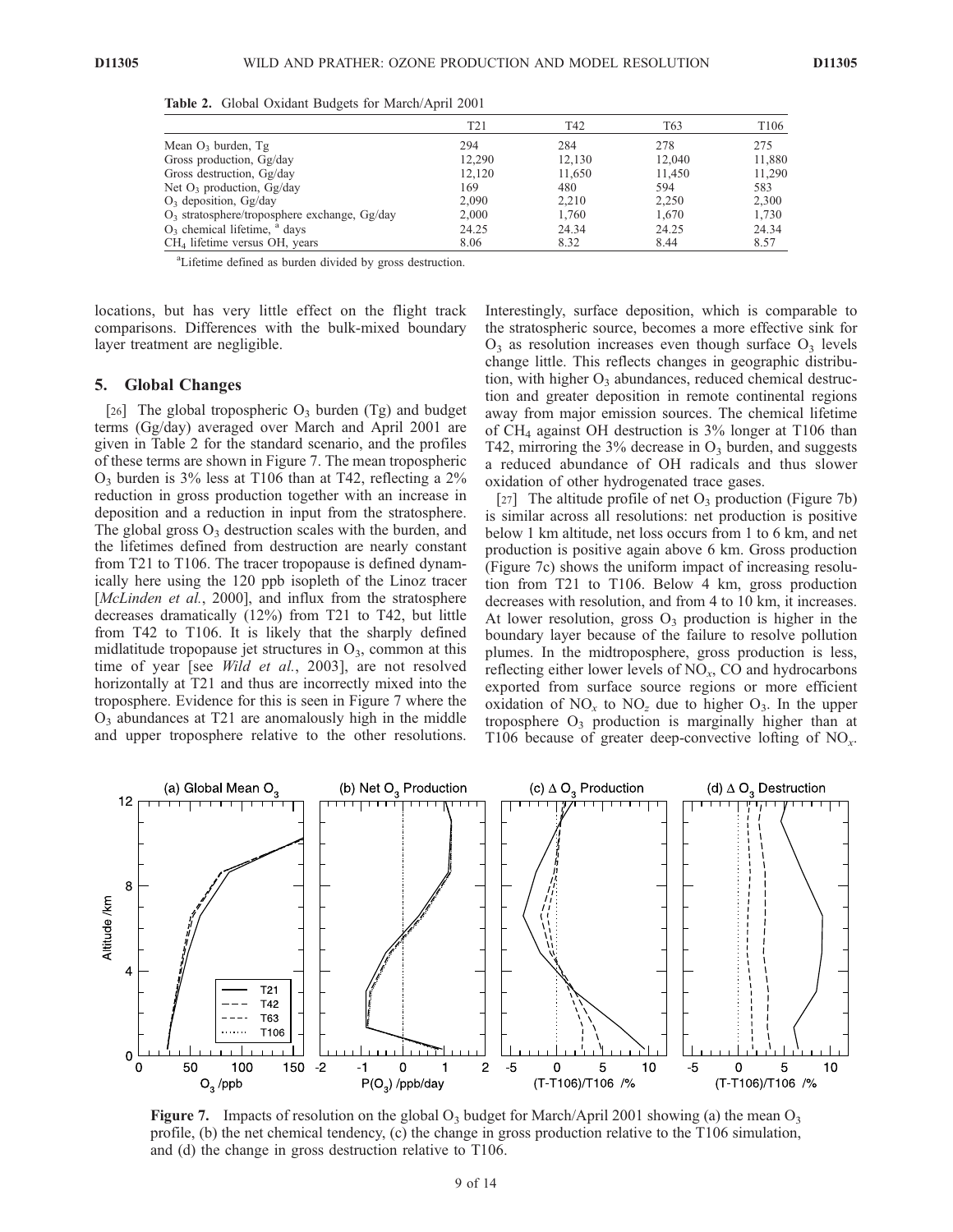

**Figure 8.** Cumulative additional  $O_3$  production in the east Asian boundary layer (below 750 hPa) and in the global troposphere following a 5-day pulse of  $O_3$  precursors over east Asia in March 2001.

In contrast, gross destruction shows no altitude patterns and decreases uniformly with resolution in response to the reduced  $O_3$  burden (Figure 7d).

#### 6. Response to Regional Emissions

[28] The regional and global changes in  $O_3$  attributable to emissions from east Asia are assessed by applying a 10% perturbation to industrial emissions of  $NO<sub>x</sub>$ , CO and NMHC over continental east Asia (see Figure 3) for a 5-day period from 2 to 6 March 2001 and then following the buildup and decay of  $O_3$  from this pulse for the following 6 weeks. The day-to-day variation in  $O_3$  production over the region due to meteorological factors in springtime is about  $15\%$  ( $1\sigma$ ) [Wild et  $a\overline{l}$ , 2004], and the perturbation is therefore applied for a 5-day period to reduce the bias introduced by the pattern of meteorological systems present on any single day.

[29] The additional  $O_3$  production following this pulse is shown in Figure 8 at T21 and T106 resolution. About 85% of additional production within the boundary layer over east Asia occurs during the first 5 days, but production continues in the free troposphere for several weeks. We find that 80% of global production occurs in the first three weeks and 90% occurs during the 6-week period analyzed here.

[30] The transport and evolution of the plume is illustrated in Figure 9 which shows the additional net  $O_3$  production integrated over the 6-week period. To highlight the location of production, the additional mass of  $O_3$  produced over the period is averaged over the appropriate column or meridional volume and is expressed in ppb in Figure 9. Production is greatest in the boundary layer over the emission region, but considerable additional production occurs in a low-level plume centered at about 3 km altitude extending across the Pacific. The effects of deep convective lifting are seen in a separate region of production about 10 km above the emission region. Recirculation of air around a high-pressure region over the eastern Pacific leads to slower eastward transport and subsidence, and the longer residence times and thermal degradation of peroxyacetyl nitrate (PAN) lead to greater cumulative  $O_3$  production in this region, as found in previous studies [Kotchenruther et al., 2001; Heald et al.,

2003; Wild et al., 2003; Hudman et al., 2004]. Increased destruction of  $O_3$  is seen in the marine boundary layer and in outflow north and south of the emission region where additional loss of the excess  $O_3$  is greater than formation from the exported precursors.

[31] The impacts of model resolution on the location of O3 production are shown in Figure 10. Increasing the model resolution from T21 to T106 leads to a reduction in the integrated net production over the region (from 58.8 to 45.5 Gg) with the largest reductions below 900 hPa over eastern China, where emissions are highest. Downwind over the western Pacific net production at T106 is reduced in the midtroposphere but is enhanced in the lower troposphere where the boundary layer export of  $NO<sub>x</sub>$  is larger and that of  $O<sub>3</sub>$  is smaller. The net loss over southeast Asia is smaller at



Figure 9. Cumulative net  $O_3$  production (in ppb) over a 6week period caused by a 5-day pulse of  $O_3$  precursors over east Asia in March 2001 showing the (top) vertical extent (meridionally averaged between 6 and  $50^{\circ}$ N) and (bottom) horizontal extent (column-averaged) of  $O_3$  production at T21 resolution. The region of increased emissions is highlighted.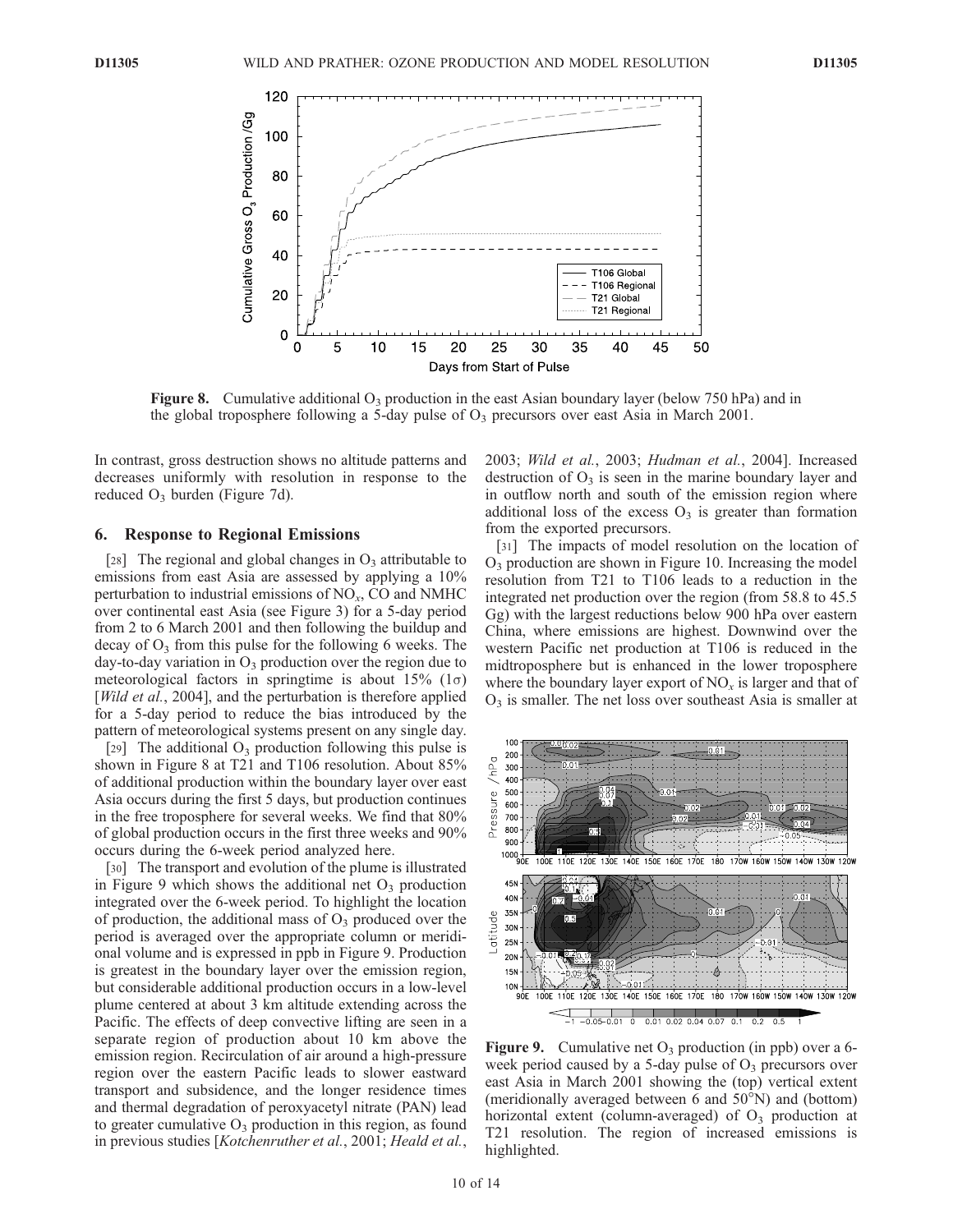

**Figure 10.** Differences in the cumulative net  $O_3$  production (in ppb) following a 5-day pulse of  $O_3$ precursors over east Asia due to (a) increasing horizontal resolution from T21 to T106, (b) applying the standard K-profile boundary layer mixing in place of 1-hour bulk-mixing at T106, and (c) including a monthly mean aerosol climatology at T106. Both meridional averages (top plots) and column averages (bottom plots) are shown, and the region of increased emissions is highlighted in the bottom plots.

T106 than at T21 because of lower  $O_3$  abundance over east Asia, a longer  $NO<sub>x</sub>$  lifetime, and greater net transport out of the region. The change in  $O_3$  production with resolution outside east Asia is small and hence the reduction in the global burden is dominated by changes in gross production over the emission region itself (15.5 Gg out of a total of 19.1 Gg).

[32] The impact of bulk mixing of the boundary layer every hour is shown in Figure 10b. Using the standard Kprofile scheme for boundary layer turbulence rather than a 1-hour mixing leads to a reduction in regional net production from 48.2 to 45.5 Gg at T106. The less efficient vertical mixing is analogous to the reduced horizontal mixing associated with higher resolution. Production is increased in the lower boundary layer where precursor levels are higher, but it is reduced in the upper layers where precursors are lower and at the surface over high-emission regions where direct removal of  $O_3$  by reaction with  $NO_x$  is important, see Figure 10b. Larger  $NO<sub>x</sub>$  export to the marine boundary layer is balanced by reduced export at higher altitudes, and the net impact on gross global production is a reduction of only 2%, from 215 to 212 Gg.

[33] The impact of including aerosols in the photochemistry is shown in Figure 10c.  $O_3$  production is reduced in the boundary layer because of the attenuation of sunlight but is increased at higher altitudes by scattering and by increased levels of unreacted precursors escaping the boundary layer. The effect on regional net  $O_3$  production is a reduction of 16% (from 45.5 to 38.1 Gg at T106), but 10% higher export of  $NO<sub>x</sub>$  leads to greater  $O<sub>3</sub>$  production immediately downwind of the region in outflow over the western Pacific, and the net impact on the gross global production is a reduction of only 3%, from 212 to 206 Gg. In this case the shift in the timescale to produce  $O_3$  is clear, as production is relocated

from inside the region to outside it, and the time taken to reach 50% of the global production extends from 3.3 days to 4.0 days.

[34] The changes in the budget terms of  $O_3$ , CO and NO<sub>v</sub> due to the 5-day emission pulse are shown in Table 3. The differences are integrated over the 6-week simulation period and are then renormalized by dividing by 5 days and by the 10% emissions scale factor applied. The resulting budget terms in Table 3 then represent the daily impact of total east Asian industrial emissions, are effectively independent of the period and scale factor used, and can be compared directly with the budget terms in Table 2. More than 80% of the  $NO<sub>x</sub>$  released is oxidized to  $HNO<sub>3</sub>$  and PAN (together denoted here as  $NO<sub>z</sub>$ ) over the region, 3–4% is deposited, and the remainder is transported out of the region, mostly horizontally within the boundary layer. At higher resolution, the reduced averaging and greater separation of polluted and clean regions leads to slower removal of  $NO<sub>x</sub>$ . The chemical lifetime of  $NO<sub>x</sub>$  is 22% longer at T106 than at T21, but the total chemical loss is almost unchanged, and thus the regional burden is correspondingly greater (by 27%). Net  $O_3$  production is almost 25% less at T106 than at T21, and the regional burden, deposition and export of  $O_3$  are affected by a similar amount. Slower oxidation of  $NO<sub>x</sub>$  to  $HNO<sub>3</sub>$  and PAN leads to a lower abundance of these species, and to greater direct export of  $NO<sub>x</sub>$  relative to  $NO<sub>z</sub>$  at T106, but the total export of  $NO<sub>v</sub>$  is almost unchanged. Gross  $O_3$  production outside the emission region shows only small differences.

### 7. Errors and Convergence in the Ozone Budget

[35] The progression from T21 to T106 resolution shows a generally consistent decline in  $O_3$  budget terms and burdens (Tables 2 and 3), with the largest reduction in error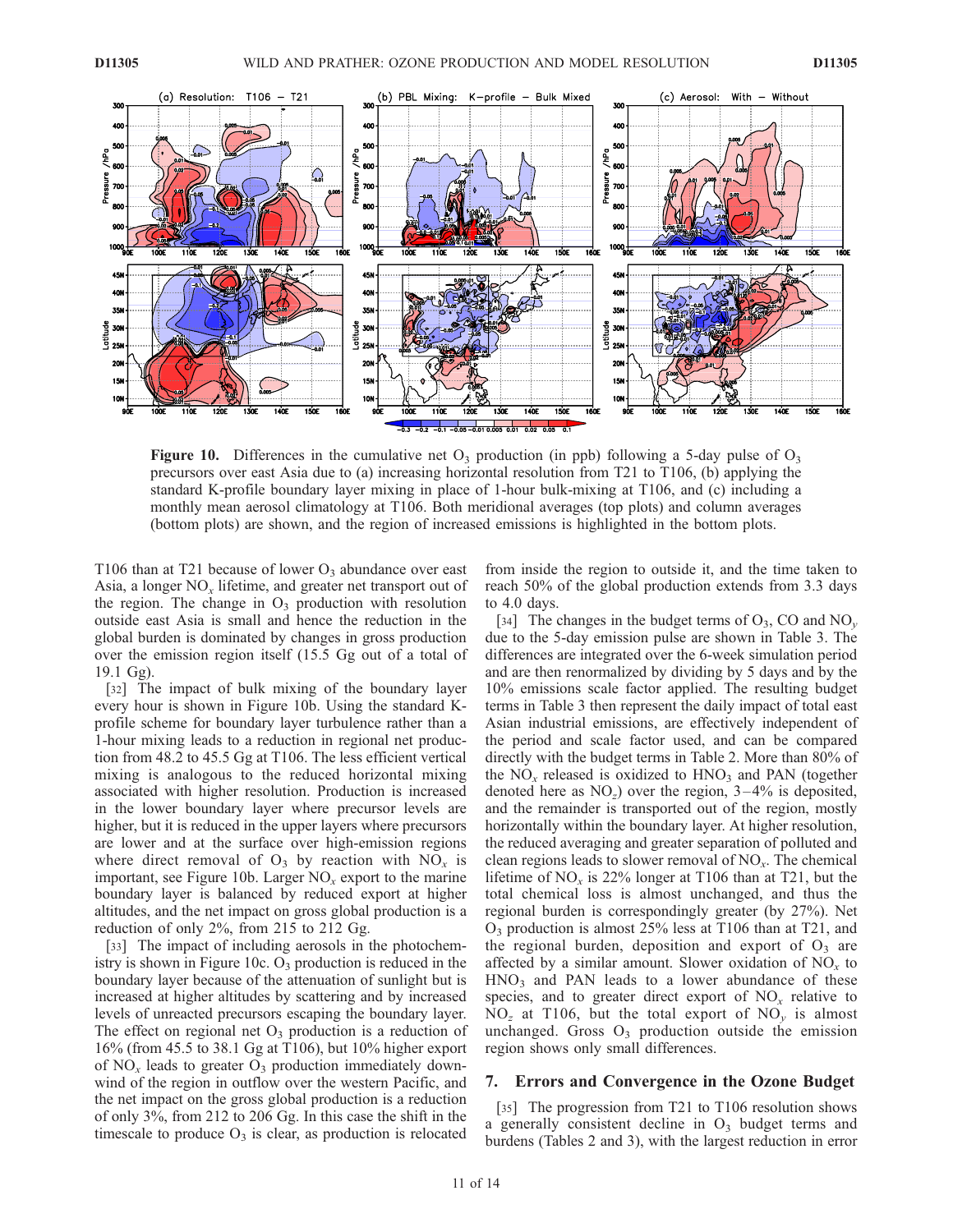**Table 3.** Changes in the Budgets of  $NO<sub>v</sub>$ , CO and  $O<sub>3</sub>$  Due to Industrial Emissions Over East Asia in March 2001

|                                      | T <sub>21</sub>                    | T42   | T63   | T106  |  |  |  |
|--------------------------------------|------------------------------------|-------|-------|-------|--|--|--|
|                                      | Regional $NOv$ Budget, $Gg(N)/day$ |       |       |       |  |  |  |
| NO <sub>x</sub> emissions            | 8.45                               | 8.45  | 8.45  | 8.45  |  |  |  |
| NO <sub>r</sub> chemical loss        | 7.06                               | 6.93  | 6.97  | 6.89  |  |  |  |
| $NOx$ deposition                     | 0.263                              | 0.312 | 0.348 | 0.373 |  |  |  |
| $NOr$ export <sup>a</sup>            | 1.119                              | 1.202 | 1.131 | 1.189 |  |  |  |
| $NOx$ convection                     | 0.190                              | 0.149 | 0.119 | 0.109 |  |  |  |
| $NOx$ convergence                    | 0.025                              | 0.047 | 0.049 | 0.068 |  |  |  |
| $NOz$ deposition <sup>b</sup>        | 3.580                              | 3.450 | 3.538 | 3.506 |  |  |  |
| $NOz$ export <sup>a</sup>            | 3.218                              | 3.250 | 3.212 | 3.142 |  |  |  |
| Regional CO Budget, Gg(CO)/day       |                                    |       |       |       |  |  |  |
| CO emission                          | 253                                | 253   | 253   | 253   |  |  |  |
| CO convection                        | 31.2                               | 21.5  | 16.8  | 18.0  |  |  |  |
| CO convergence                       | 67.4                               | 96.1  | 96.7  | 95.0  |  |  |  |
| CO net chem                          | 58.5                               | 49.1  | 47.3  | 45.1  |  |  |  |
| Regional $O_3$ Budget, $Gg(O_3)/day$ |                                    |       |       |       |  |  |  |
| Gross production                     | 102.1                              | 90.3  | 88.7  | 86.6  |  |  |  |
| Gross destruction                    | 43.4                               | 41.1  | 41.3  | 41.1  |  |  |  |
| $O_3$ net chem                       | 58.8                               | 49.2  | 47.3  | 45.5  |  |  |  |
| $O_3$ deposition                     | 9.71                               | 7.58  | 6.84  | 7.17  |  |  |  |
| $O_3$ export                         | 49.1                               | 41.6  | 40.5  | 38.3  |  |  |  |
| Global O <sub>3</sub> Budget, Gg     |                                    |       |       |       |  |  |  |
| Gross production                     | 231.0                              | 223.1 | 215.4 | 211.9 |  |  |  |
| $O_3$ mass                           | 56.2                               | 52.9  | 51.0  | 50.0  |  |  |  |
| Mean Regional Burden, Gg             |                                    |       |       |       |  |  |  |
| $NOx$ mass                           | 0.491                              | 0.537 | 0.570 | 0.585 |  |  |  |
| $NOz$ mass                           | 1.502                              | 1.325 | 1.310 | 1.309 |  |  |  |
| $NO_v$ mass                          | 1.993                              | 1.863 | 1.880 | 1.894 |  |  |  |
| $O_3$ mass                           | 27.4                               | 22.3  | 21.1  | 20.9  |  |  |  |

<sup>a</sup>Total tendency due to horizontal, convergent and convective transport mechanisms

 ${}^{\text{b}}\text{NO}_z$  defined as all NO<sub>v</sub> species except NO<sub>x</sub>.

on moving from T21 to T42, and with smaller differences between T63 and T106. We derive values for the limit of infinite resolution,  $T\infty$ , on the basis of convergence of the sequence T42-T63-T106, and use the difference between values at  $T\infty$  and those at a given resolution to represent the error,  $\varepsilon$ , at that resolution, e.g.,  $\varepsilon_{106} = T106$ -T $\infty$ , as shown in Table 4. We look for a Richardson-like extrapolation to derive  $T\infty$ , assuming that the absolute error in a given calculation is proportional to some power of the grid size  $h$ ,  $\varepsilon \propto h^N$ , where h is 1.1° for T106, 1.9° for T63, 2.8° for T42, and  $5.6^{\circ}$  for T21. The O<sub>3</sub> production terms and burdens are well behaved, with  $N \approx 2$ , corresponding to a numerical solution that is second-order accurate (e.g., trapezoidal integration). For some quantities, such as the net stratospheric influx or the chemical lifetime of  $O_3$ , the sequence is not monotonic. In these cases the changes across resolutions are usually small and hence so are the errors.

[36] On a global scale, the errors in global tropospheric  $O_3$  burden at T42 are about 10 Tg (4%), while the gross production is overestimated by about 420 Gg/day (4%, 150 Tg/yr). In terms of attributing the impact of east Asian emissions, we find that at T42 the error in the net regional production over east Asia is 6.2 Gg/day (14%), and that the corresponding error in global  $O_3$  burden is 3.4 Gg (7%). At T106 these errors are smaller but still significant, 2.5 Gg/ day (6%) and 0.48 Gg (1%), respectively. The impacts on the global OH budget are also significant, and OH is overestimated at all resolutions. The lifetime of  $CH<sub>4</sub>$  to oxidation by OH, about 8.7 years, is underestimated by 0.4 years (5%) at T42, and is still underestimated by 0.2 years (2%) at T106.

[37] Altering the horizontal resolution leads to changes in the relative importance of different transport mechanisms. Averaging advective fluxes over adjacent grid boxes when transforming to lower resolution smoothes out the highfrequency variability of the met fields and thus leads to slower transport where strong tracer gradients are present. This averaging is particularly important for vertical transport [Wang et al., 2004] where we find that vertical advection of CO, driven by convergence and cyclonic lifting, is 30% less over east Asia at T21 than at T106. In contrast, convective lifting is 70% greater at T21 than at T106 for both CO and  $NO<sub>x</sub>$ . For short-lived  $O<sub>3</sub>$  precursors such as  $NO<sub>x</sub>$  and isoprene, convection is the dominant export mechanism, and thus resolution-related errors in convection may have significant implications for  $O_3$  production in the free troposphere, where the lifetimes of both  $NO<sub>x</sub>$  and  $O<sub>3</sub>$  are longer. Overestimation of the convective export of short-lived species at coarse resolution has also been noted in previous modeling studies [*Jang et al.*, 1995a; Krol et al., 2005]. Over east Asia in spring, convection is dominated by shallow convective processes in clouds associated with frontal systems, whereas much of the outflow of pollution from east Asia occurs at low altitudes behind cold fronts [Carmichael et al., 1998]. This separation between regions of convection and elevated pollution is minimized by averaging meteorological variables and demonstrates that high-resolution models are necessary to simulate the transport of ozone and precursors associated with midlatitude cyclones.

#### 8. Conclusions

[38] We have used a global CTM at a sequence of four horizontal resolutions between T21 (5.6°) and T106 (1.1°) in spring 2001 to determine the errors in simulating tropospheric  $O_3$  due to horizontal resolution. Agreement with atmospheric measurements is consistently better at higher resolution as seen from tracer correlations, slopes and biases in  $O_3$  and precursor abundances between the CTM and TRACE-P aircraft and ozonesonde observations. The biases are not improved at a statistically significant level, however,

Table 4. Convergence and Resolution Errors in Oxidant Budgets<sup>a</sup>

|                                                | $T\infty^b$ | $N^c$ | $\epsilon_{21}^{\text{d}}$ | $\epsilon_{42}$ | $\varepsilon_{63}$ | $\varepsilon_{106}$ |  |
|------------------------------------------------|-------------|-------|----------------------------|-----------------|--------------------|---------------------|--|
| Global Budgets (From Table 2)                  |             |       |                            |                 |                    |                     |  |
| Global gross $P(O_3)$                          | 11,710      | 1.0   | 578                        | 422             | 335                | 169                 |  |
| Global $O_3$ burden, Tg                        | 273.6       | 2.2   | 20.2                       | 10.0            | 4.1                | 1.3                 |  |
| CH <sub>4</sub> lifetime, years                | 8.73        | 1.0   | $-0.67$                    | $-0.41$         | $-0.29$            | $-0.16$             |  |
| Impacts of East Asian Emissions (From Table 3) |             |       |                            |                 |                    |                     |  |
| Regional net $P(O_3)$                          | 43.0        | 1.0   | 15.8                       | 6.2             | 4.3                | 2.5                 |  |
| Regional gross $P(O_3)$                        | 84.1        | 1.8   | 18.0                       | 6.2             | 4.5                | 2.5                 |  |
| Regional $O_3$ burden                          | 20.8        | 2.9   | 6.6                        | 14              | 0.3                | 0 <sub>1</sub>      |  |
| Global gross $P(O_3)$                          | 210.4       | 2.3   | 20.6                       | 12.8            | 5.0                | 1.5                 |  |
| Global $O_3$ burden                            | 49.6        | 2.1   | 6.6                        | 3.4             | 1.4                | 0.5                 |  |

<sup>a</sup>Budgets in Gg/day and burdens in Gg unless stated. <sup>b</sup>Corrected budget based on T42-T63-T106 convergence.

c Order N used in Richardson Extrapolation.

<sup>d</sup>Estimated error at each resolution,  $\varepsilon_{21} = T21$ -T $\infty$ .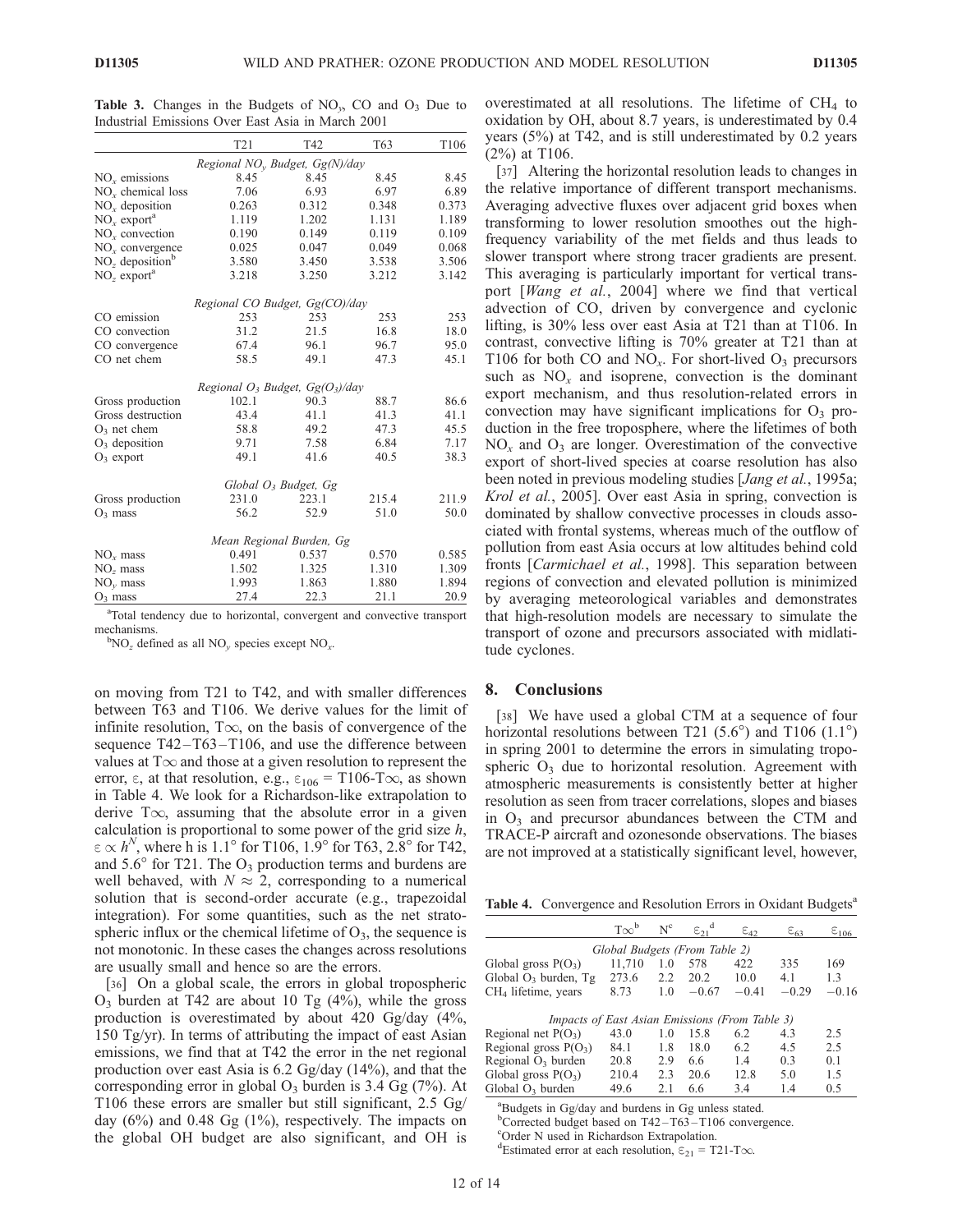indicating that differences between the model and measurements are still dominated by other sources of error, e.g., emissions, chemical mechanism, transport, and dynamical features such as plume lofting and convection.

[39] Increased resolution leads to reduced  $O_3$  production over polluted regions, lower OH radical concentrations and slower removal of precursors such as  $NO<sub>x</sub>$  and CO. The export of these precursors from east Asia is higher, but subsequent  $O_3$  production in the free troposphere is not greatly affected. One reason is that the importance of convection is exaggerated at coarse resolution, enhancing the export of  $NO<sub>x</sub>$  to the mid- and upper troposphere where  $O<sub>3</sub>$  production is more efficient, and countering the effect of dilution of emissions over the larger grid boxes that increases both  $O_3$  production and oxidation of NO<sub>x</sub>. Influx of O3 from the stratosphere is greatly overestimated at T21, but is basically unchanged over the  $T42 - T63 - T106$  sequence. The chemical lifetime of tropospheric  $O_3$ , defined as the global burden divided by gross destruction, is nearly constant across all resolutions. Overestimation of  $O<sub>3</sub>$  production and greater removal of greenhouse gases such as  $CH<sub>4</sub>$  at low resolution will lead to biases in climatechemistry studies that may be counteracting, like those seen by previous studies [Mayer et al., 2000; Wild and Prather, 2000]. Excessive  $O_3$  production in polluted regions is also likely to have implications for source-attribution studies of tropospheric  $O_3$ , which may be biased toward nearby regions because of the shorter timescales for production.

[40] In a simplified case study of transport of a passive tracer, we have demonstrated that the errors in a sequence of resolutions converges geometrically. Applying this approach to the full chemistry CTM we show that  $O_3$ production is consistently overestimated in coarse-resolution models and that in most cases the  $O<sub>3</sub>$  budget and CH<sub>4</sub> lifetime show a converging sequence with improved resolution. A case study with enhanced emissions over east Asia allows us to derive errors in additional net  $O_3$  production over the region of 27% at T21, 13% at T42, 9% at T63 and 5% at T106. In this study the resolution errors are based on the use of emissions averaged over 50 km scales, and therefore the convergence with resolution does not include the effects of highly concentrated urban and industrial pollution plumes.

[41] Comparing alternative CTM formulations, we find that instantaneous vertical mixing of the boundary layer has a similar impact to coarse horizontal resolution, increasing O3 production in polluted regions but decreasing it outside. The effects of a realistic aerosol distribution on photolysis rates leads to reduced  $O<sub>3</sub>$  production over polluted regions but has little global impact because more precursors are exported and production shifts to the global troposphere. Thus increased resolution, improved treatment of boundary layer mixing, and inclusion of the impacts of aerosol on photolysis all lead to reductions in local  $O_3$  production and a reduced tropospheric  $O<sub>3</sub>$  burden. Coarse-resolution models of  $O_3$  chemistry without aerosols may overestimate  $O_3$ production by more than 20% and thus many early model studies such as those summarized by Prather and Ehhalt [2001] may be affected by this bias. However, there are certainly other sources of errors in these models, such as the oversimplification of hydrocarbon chemistry, that might provide a countering bias.

[42] **Acknowledgments.** The authors are grateful to Jostein Sundet (University of Oslo) for generating and supplying the ECMWF-IFS forecast data under Special Project SPNOO3CL at the ECMWF.

#### References

- Allen, D. J., and K. E. Pickering (2002), Evaluation of lightning flash rate parameterizations for use in a global chemical transport model, J. Geophys. Res., 107(D23), 4711, doi:10.1029/2002JD002066.
- Berntsen, T., I. S. A. Isaksen, W. C. Wang, and X. Z. Liang (1996), Impacts of increased anthropogenic emissions in Asia on tropospheric ozone and climate, *Tellus*, *Ser. B*, 48, 13-32.
- Bian, H., M. J. Prather, and T. Takemura (2003), Tropospheric aerosol impacts on trace gas budgets through photolysis, J. Geophys. Res., 108(D8), 4242, doi:10.1029/2002JD002743.
- Brenkert, A.L. (1998), Carbon dioxide emission estimates from fossil-fuel burning, hydraulic cement production, and gas flaring for 1995 on a one degree grid cell basis, http://cdiac.esd.ornl.gov/ndps/ndp058a.html, Carbon Dioxide Inf. Anal. Cent., Oak Ridge Natl. Lab., Oak Ridge, Tenn.
- Carmichael, G., I. Uno, M. Phadnis, Y. Zhang, and Y. Sunwoo (1998), Tropospheric ozone production and transport in the springtime in east Asia, J. Geophys. Res., 103, 10,649 – 10,672.
- Chameides, W. L., and J. C. G. Walker (1973), A photochemical theory of tropospheric ozone, J. Geophys. Res., 78, 8751-8760.
- Chatfield, R. B., and A. C. Delany (1990), Convection links biomass burning to increased tropical ozone: However, models will tend to overpredict O3, J. Geophys. Res., 95, 18,473 – 18,488.
- Crawford, J., et al. (1999), Assessment of upper tropospheric  $HO_x$  sources over the tropical Pacific based on NASA GTE/PEM data: Net effect on  $HO<sub>x</sub>$  and other photochemical parameters, J. Geophys. Res., 104, 16,255 – 16,274.
- Crutzen, P. J. (1974), Photochemical reactions initiated by and influencing ozone in unpolluted tropospheric air, Tellus, 26, 47 – 57.
- Douglass, A. R., M. J. Prather, T. M. Hall, S. E. Strahan, P. J. Rasch, L. C. Sparling, L. Coy, and J. M. Rodriguez (1999), Choosing meteorological input for the global modeling initiative assessment of high-speed aircraft, J. Geophys. Res., 104, 27,545 – 27,564.
- Duce, R. A., C. K. Unni, B. J. Ray, J. M. Prospero, and J. T. Merrill (1980), Long-range atmospheric transport of soil dust from Asia to the tropical North Pacific: Temporal variability, Science, 209, 1522-1524.
- Esler, J. G., G. J. Roelofs, M. O. Köhler, and F. M. O'Connor (2004), A quantitative analysis of grid-related systematic errors in oxidising capacity and ozone production rates in chemistry transport models, Atmos. Chem. Phys., 4, 1781-1795.
- Gurney, K. R., et al. (2003), TransCom3  $CO<sub>2</sub>$  inversion intercomparison: 1. Annual mean control results and sensitivity to transport and prior flux information, Tellus, Ser. B, 55, 555 – 579.
- Hauglustaine, D. A., F. Hourdin, L. Jourdain, M.-A. Filiberti, S. Walters, J.-F. Lamarque, and E. A. Holland (2004), Interactive chemistry in the Laboratoire de Météorologie Dynamique general circulation model: Description and background tropospheric chemistry evaluation, J. Geophys. Res., 109, D04314, doi:10.1029/2003JD003957.
- Heald, C. L., et al. (2003), Asian outflow and trans-Pacific transport of carbon monoxide and ozone pollution: An integrated satellite, aircraft and model perspective, J. Geophys. Res., 108(D24), 4804, doi:10.1029/ 2003JD003507.
- Holtslag, A. A. M., and B. A. Boville (1993), Local versus nonlocal boundary layer diffusion in a global climate model, J. Clim., 6, 1825 – 1842.
- Horowitz, L. W., et al. (2003), A global simulation of tropospheric ozone and related tracers: Description and evaluation of MOZART, version 2, J. Geophys. Res., 108(D24), 4784, doi:10.1029/2002JD002853.
- Hourdin, F., and A. Armengaud (1999), The use of finite-volume methods for atmospheric advection of trace species. Part 1: Test of various formulations in a general circulation model, Mon. Weather Rev., 127, 822 – 837.
- Houweling, S., F. Dentener, and J. Lelieveld (1998), The impact of nonmethane hydrocarbon compounds on tropospheric photochemistry, J. Geophys. Res., 103, 10,673 – 10,696.
- Hsu, C. J., M. J. Prather, O. Wild, J. K. Sundet, I. S. A. Isaksen, E. V. Browell, M. A. Avery, and G. W. Sachse (2004), Are the TRACE-P measurements representative of the western Pacific during March 2001?, J. Geophys. Res., 109, D02314, doi:10.1029/2003JD004002.
- Hudman, R. C., et al. (2004), Ozone production in transpacific Asian pollution plumes and implications for ozone air quality in California, J. Geophys. Res., 109, D23S10, doi:10.1029/2004JD004974.
- Jacob, D. J. (2000), Heterogeneous chemistry and tropospheric ozone, Atmos. Environ., 34, 2131 – 2159.
- Jacob, D. J., J. A. Logan, G. M. Gardner, R. M. Yevich, C. M. Spivakovsky, and S. C. Wofsy (1993), Factors regulating ozone over the United States and its export to the global atmosphere, J. Geophys. Res., 98, 14,817-14,826.